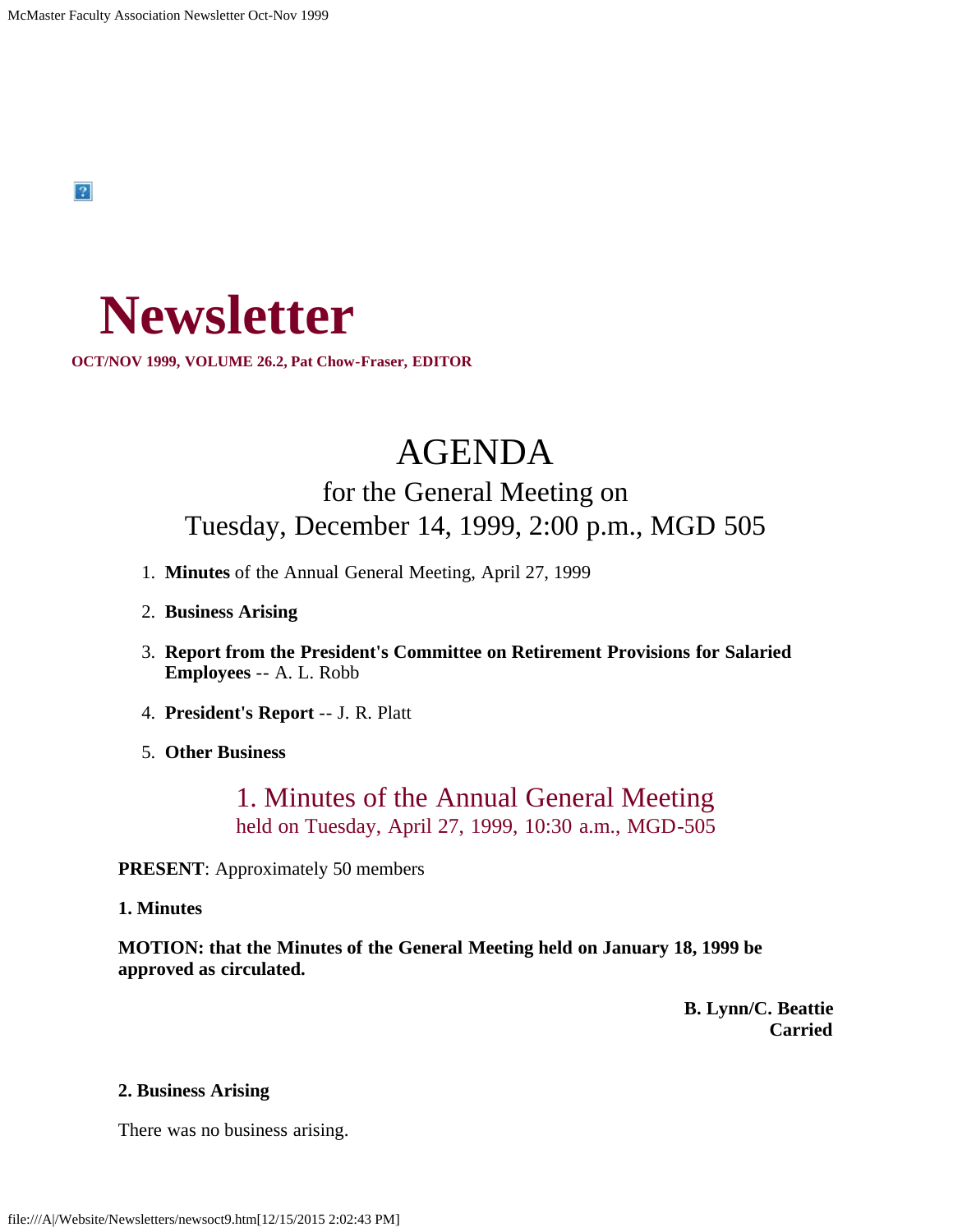### **3. Committee Reports**

Dr. King noted that the report of the Association's Committee on Retirement Issues is available at the door.

Dr. S. Miller, the Association's representative on the Study Group to Advise on the Double Cohort, reported on events in that Committee since she submitted the report distributed with the agenda materials. The Study Group's report has been submitted to the Provost. Dr. Miller did not sign the report, however, since she was not given time to consult with the MUFA Executive. She recommended that in future when MUFA agrees to send a representative to University committees, provisions be made for consultation with the parent body. The report confirms that the double cohort will have significant implications for working conditions of faculty. Dr. L. Allan asked if this report will be sent to Undergraduate Council; such a change in enrolment is something for Senate to consider. Dr. King agreed, but added that the Provost maintains that it was an informal report to him.

#### **MOTION: that the Committee Reports be accepted as submitted.**

**B. Lynn/A. L. Robb Carried**

#### **4. Treasurer's Report--- M. Parsons**

*a. Preliminary Budget for 1999/2000 and Annual Statement of Income and Expenditure*

#### **MOTION: that the Preliminary Budget for 1999/2000 be adopted.**

**M. Parsons/M. Dooley Carried**

*b. Appointment of Auditor for 1999/2000*

**MOTION: that Hoecht Galvin Chartered Accountants be appointed as the auditor for the Faculty Association for 1999/2000.**

> **M. Parsons/B. Lynn Carried**

#### **5. Returning Officer's Report -- G. K. Smith**

As Returning Officer for the election of an Executive Committee for 1999/2000, I hereby report that, as there were no further nominations by the April 2, 1999 deadline, the Nominating Committee's slate which was distributed to the membership on March 19, 1999 is declared elected.

Subsequently, Charlotte Yates has withdrawn her name from the slate. In the next few days, the Nominating Committee will be proposing a candidate to replace Dr. Yates. At that time, the membership will be invited to make further nominations in accordance with By-Law 1(c).

At this time, the 1999/2000 Executive is as follows:

PRESIDENT John Platt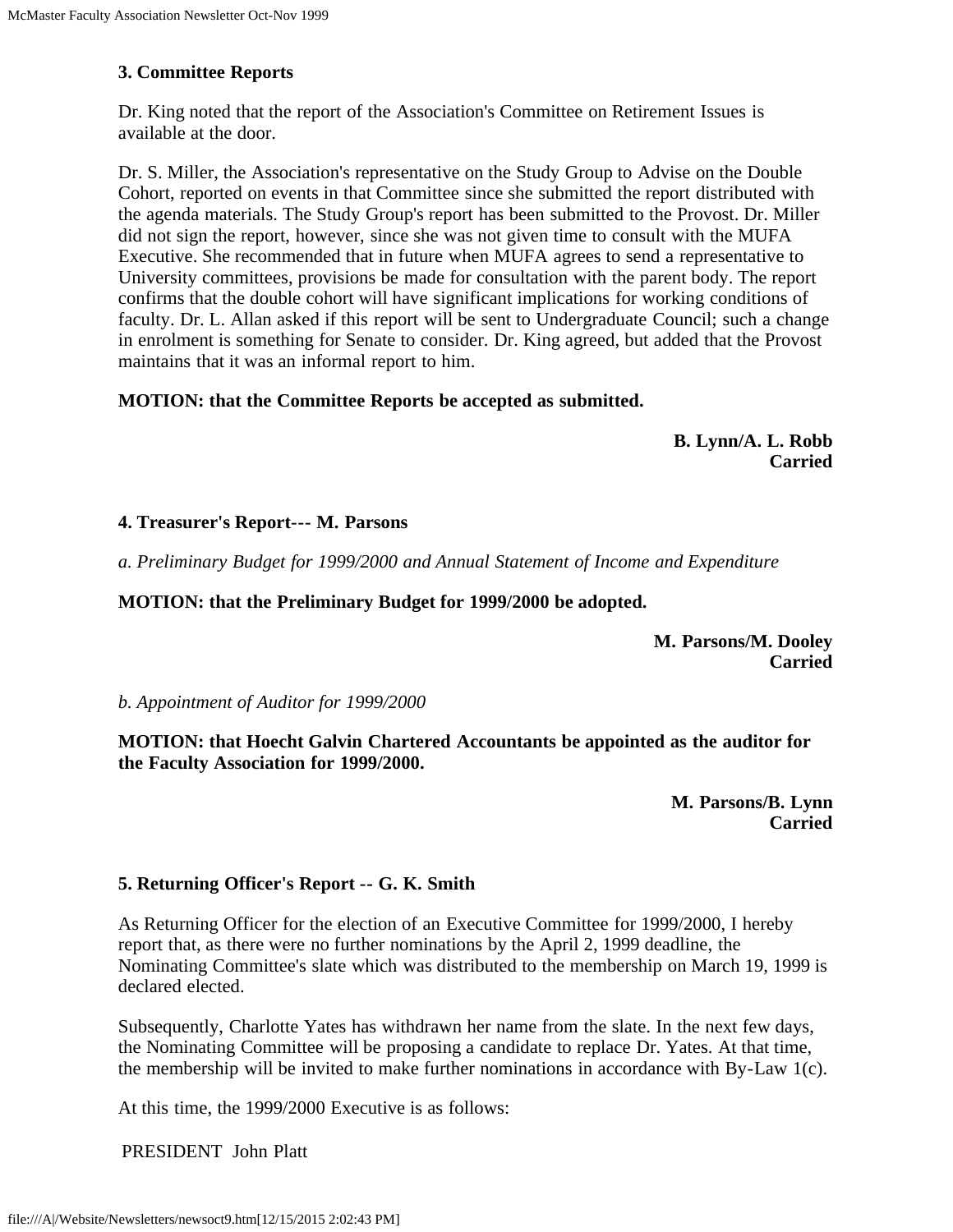PAST PRESIDENT Les King VICE PRESIDENT Bernadette Lynn MEMBERS Kathy Ball, Stephen Birch, Gary Bone, Carolyn Byrne, Patricia Chow-Fraser, AT LARGE: Ken Cruikshank, Martin Dooley, Stefania Miller, Khalid Nainar

#### **6. Order of the Day: Deborah Flynn, President, OCUFA**

Dr. King introduced Henry Mandelbaum, Executive Director of OCUFA. Mr. Mandelbaum explained that he was attending the AGM instead of Dr. Flynn who had a family emergency.

Mr. Mandelbaum discussed the importance of the upcoming provincial election for the university community; the current provincial government's policy direction for universities and its implications; and the critical role the university community can have in the period leading up to, during, and after the election.

To date, post-secondary education issues have appeared in both the Liberal and NDP platforms. The PC election platform is expected in the next few days. The current provincial government has made changes which signal fundamental policy shifts in the funding and regulation of universities and which have had profound consequences for post-secondary education. These policy shifts need to be addressed regardless which party forms the next government. The government has spoken of the need for universities to be excellent with high teaching and research standards; to be accessible; to be accountable to students and the taxpaying public; to have far greater ties to the private sector by developing programmes linked to labour market trends. The Harris government has little understanding that university education teaches students how to think, how to solve problems, and how to be adaptable, flexible and imaginative. As was observed in the recent Angus Reid survey commissioned by COU, these are qualities that employers value -- employers don't want graduates with narrowly focused skills.

The government has combined operating grants to colleges and universities, and funding for student assistance into a new expenditure envelope. Previously each of these expenditures was treated separately. It has been announced that this envelope will increase by \$80 million over two years. Priority will be given to meeting student assistance costs. The funds that remain will be allocated to college and university operating grants. Operating grants to Ontario universities are the lowest in Canada.

Government cutbacks in education have promoted greater privatization of university funding: more private sector donations, higher tuition fees, and increased use of targeted matched funding envelope mechanisms. Revenue dependent on tuition fees and endowments is too uncertain. Targeted funding can undermine university autonomy and increase government control. Private sector donations often come with strings attached, some of which threaten academic freedom.

Certain government policy is driving change in Ontario universities in an attempt, it might be said, to get the kind of universities that the government wants. The real issue, however, is whether this is the university which the public, students, faculty or staff want or need.

Due to funding constraints, retired faculty are not always being replaced. Limited-term faculty with little security are being used in greater numbers. Salary and benefit increases are being resisted while workloads are becoming larger. Student debt load is on the rise.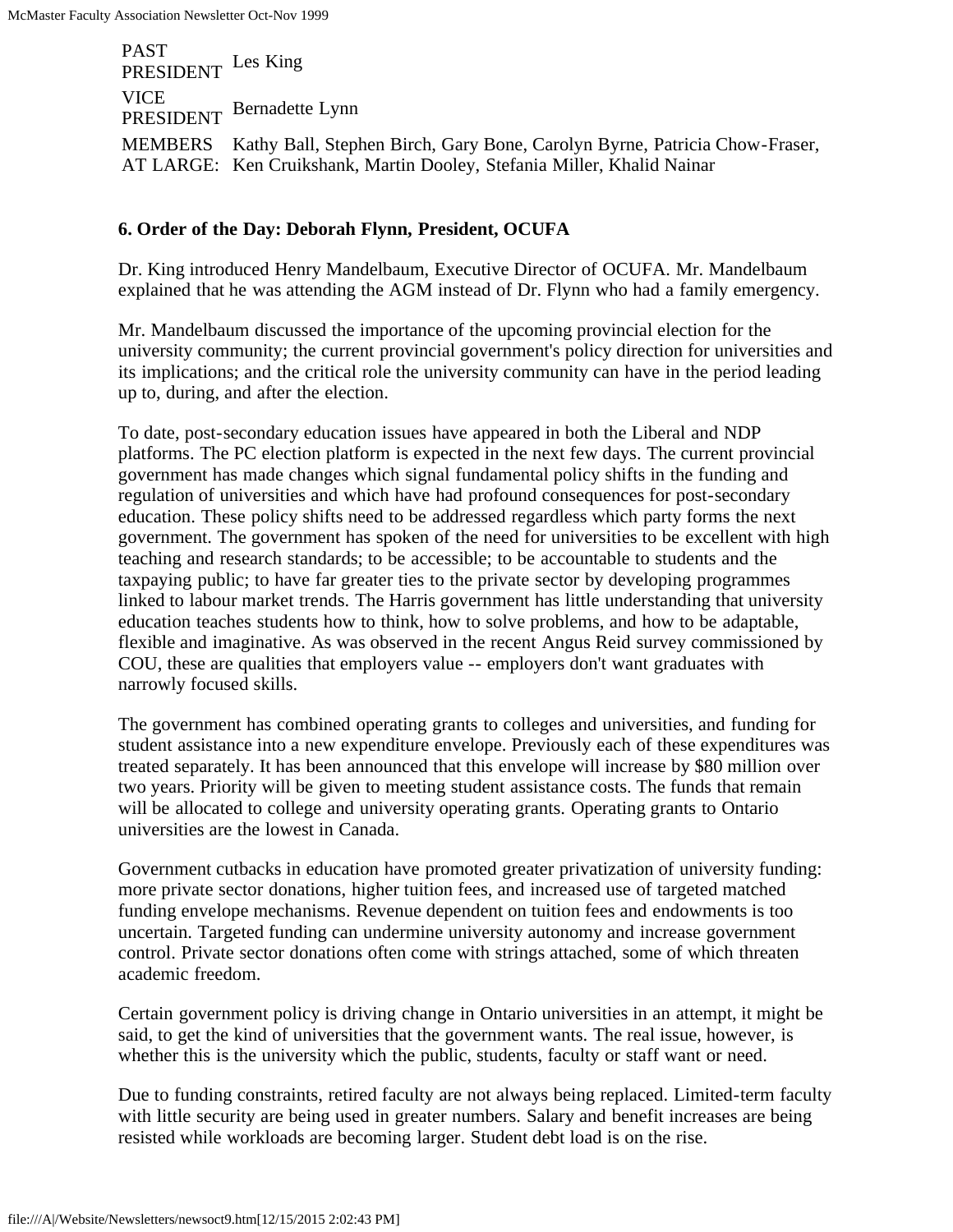Where do we go from here? During the spring provincial election it will be important to raise public awareness about the effects of the current government's higher education policies on Ontario universities and to place higher education on the agenda of all three political party. The goal of OCUFA's election activity will be to obtain broad public support of and commitment to public funding for universities and university-based research. Lobbying will continue after the election under the direction of Henry Jacek, Vice-President of OCUFA. Mr. Mandelbaum strongly encouraged associations to work with students, staff and administration on lobbying activities. He then detailed OCUFA's pre-election activities and plans.

#### With regard to the double cohort, Dr. R. Howard wondered if anyone had introduced the idea of providing a financial incentive to members of the double cohort so that they would not all register in 2003. Mr. Mandelbaum reported that government and COU expectations are that double cohort will be spread over a three- to five-year period. While students will be able to graduate one year earlier, the expectation is that the course demands will discourage some students from taking advantage of that opportunity. However, OCUFA and COU is pressuring the Ministry of Education & Training for more faculty to meet the needs of increased enrolment. He liked Dr. Howard's suggestion and will pass it on to government contacts.

 $|2|$ 

In response to Dr. K. Nainar's question, the province would need to increase university funding by approximately \$550 million to bring Ontario up to the national average.

### **7. President's Report -- L. J. King**

With my term in office now coming to an end and with my recollections of events of the past year still reasonably sharp, I would like to take this opportunity to offer some observations on the arrangements that exist at this University for discussions and negotiations between the Faculty Association and the administration.

The principal features of the system date from the mid 1980s when under the terms of a tripartite agreement between the Association, the administration and the Board of Governors, the Joint Administration/Faculty Association Committee was established in its present form. There had been a Joint Committee in place for several years previously but it had foundered often on the issue of dispute resolution in regard to remuneration discussions and the 1984 agreement sought to remove this hazard by instituting "final offer selection."

The new Joint Committee was given three main terms of reference -- first, to provide a forum wherein both parties could "discuss issues and concerns confronting the University"; second, to consider and discuss each year any issues relating to the terms and conditions of employment of faculty; and third, to provide a forum for negotiating and determining faculty remuneration. It is on the general question of how well the Joint Committee is fulfilling these responsibilities that I wish to comment. But before I do so, I want to address a different but related issue having to do with the Committee, an issue that was given scant attention by its architects but which now appears to be a potentially troublesome one. I refer to the matter of the Joint Committee's constituency and to the related questions of who does the Joint Committee represent and for whom does it negotiate?

The document describing the Joint Committee relies throughout upon the familiar term "faculty", a word with which we are all comfortable but for which no formal definition exists within any document of this University. The McMaster University Act (1976) uses the word but only in the sense of referring to an administrative division of the University. The Act defines the "teaching staff" of the University to be those employees "who hold the academic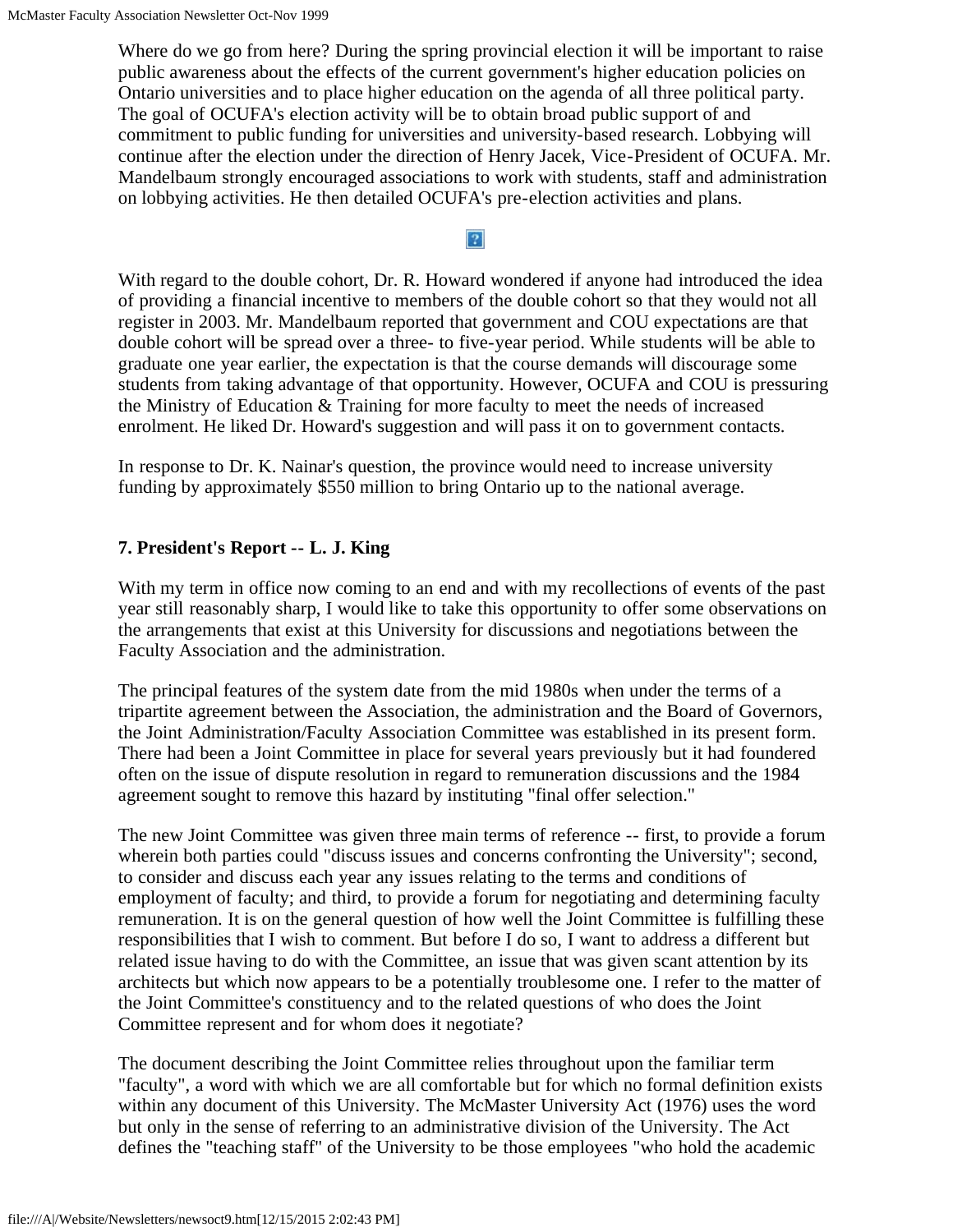rank of professor, associate professor, assistant professor or lecturer" and most of us equate that group of employees with the faculty. We acknowledge that the faculty defined in this manner includes persons in all of the Schools and Faculties who may be employed full-time or part-time and who may be paid by the University or by some external agency. But are they all represented by the Joint Committee? The answer to this question is not to be found in any written statements but rather in a set of conventions that have developed over the years. For example, there would be little argument over the claim that with respect to such "universal" issues as academic freedom, faculty conduct, research misconduct and ethics, sexual harassment and so on, the Joint Committee in its deliberations represents all faculty within this University, though of course it has no exclusive or paramount jurisdiction in any such area.

But on issues of remuneration, the Joint Committee's jurisdiction is more restricted and the boundaries in places are contested. The main such boundary encompasses that majority of the full-time faculty whose remunerations are paid out of University funds and who are members of the Career Progress/Merit scheme. The responsibility of the Joint Committee for negotiating remuneration for that group has never been in dispute and it was for that group that the check-off of Association dues was made compulsory a few years ago. A different boundary has been drawn around the so-called "clinical faculty", those full-time faculty in Health Sciences who receive some portion of their remuneration from health-care fees billed through the RMA. It is agreed that the Joint Committee does not negotiate on behalf of these faculty in regard to remuneration but in the past year or so there have been one or two "border incidents". The question of whether changes in the base salary components of the remuneration of such faculty is a legitimate subject for discussion within the Joint Committee was one such issue and more recently, a dispute over the application of the changes in the tuition assistance program for dependents was another. Neither of these issues is fully resolved to the satisfaction of all parties and they and similar issues will demand attention in the future.

Another boundary question looms in situations, again not uncommon in Health Sciences, where contractually-limited appointments are made for quite specific purposes and without the expectation that the appointee perform the full range of faculty responsibilities in teaching, research and service. The contracts in some such cases may exclude the appointees from the CP/M scheme and this will cause another jurisdictional headache for the Joint Committee.

Let me turn now, as I said I would, to the question of how well is the Joint Committee discharging its responsibilities. In terms of its overall performance I would be inclined to give it no better than a C+ grade for the following reasons. First, it has virtually ceased to be a forum wherein the parties discuss issues and concerns confronting the University. Neither party is at all pro-active in pursuing this goal. Each is prepared to react to the other's proposals but the challenge of identifying and addressing issues of common concern within the Committee excites neither one. Open-ended, wide-ranging discussions within the Committee have given way to private meetings, in some years scheduled on a regular basis, between the MUFA President and the Provost and between the two Presidents.

My second criticism is that the joint commitment to discussing and reviewing within the Committee issues having to do with "the terms and conditions of employment of faculty", is weakened too often by oversight or neglect. The fact that the subject of the recently implemented scheme for the posting on the student web of faculty teaching ratings was never even broached in the Committee at any early point in its development is one example; the recent establishment of the President's committee on retirement issues and the pension surplus without the members of the Joint Committee being given an opportunity to comment on the draft terms of reference is a second, perhaps more contentious, one.

Finally, I am critical of the looseness that both sides have allowed to develop at times in the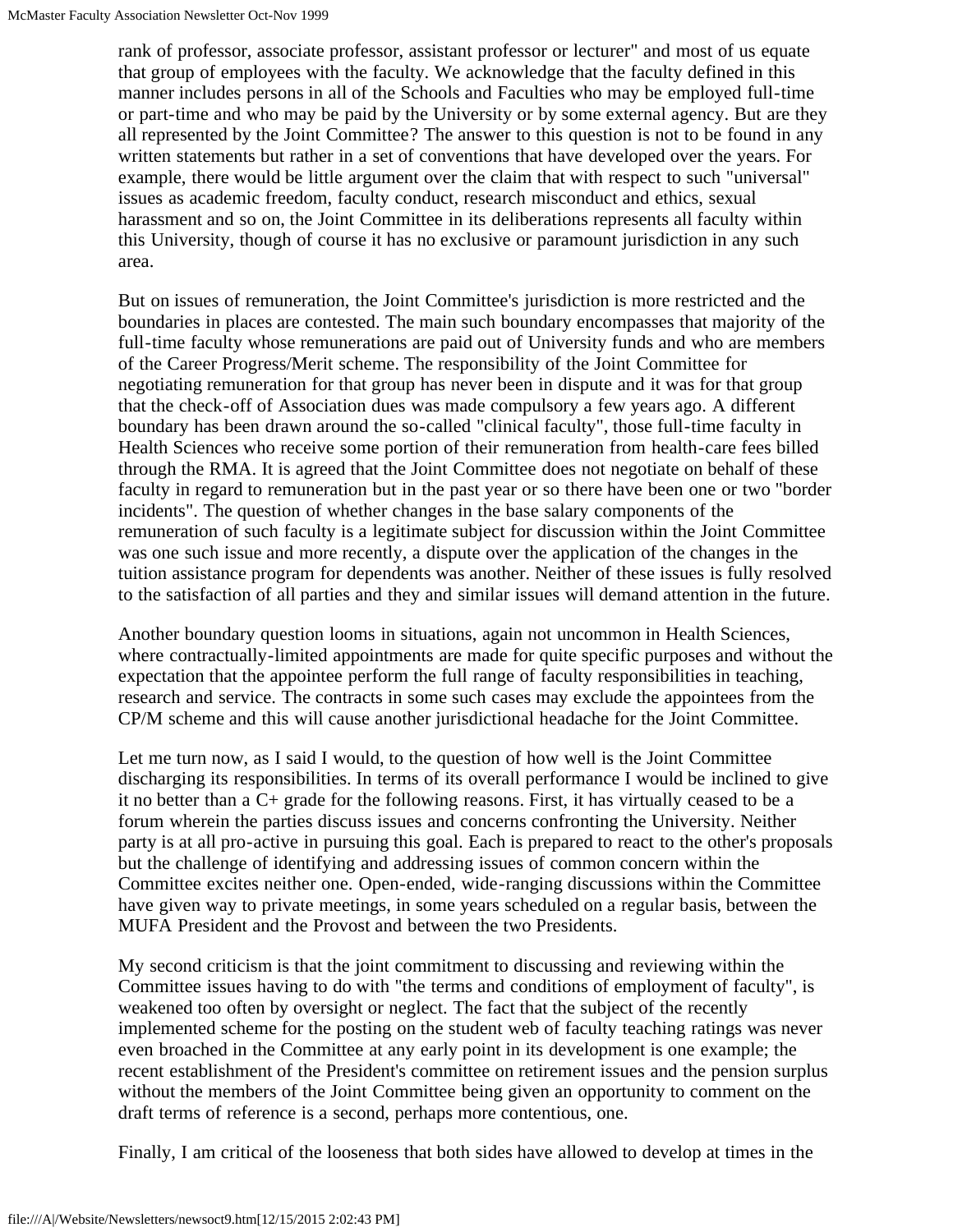procedures for the negotiation of faculty remuneration. I will cite two examples. The first is the agreement that was reached a few years ago in the Committee to employ a mediator if circumstances demanded it. I am not opposed to mediation but, though I have no expertise in such matters, I believe that its adoption within our system would change the mechanism of dispute resolution and undermine the rationale for "final offer selection". I assume also that the architects of our system considered fully all such options for dispute resolution and chose the one over the others for good reason. My second example has to do with the dates that are given as the deadlines for certain phases in the negotiation process. The flexibility that has been permitted and presumably agreed to in the honouring of these deadlines I find disturbing and I cannot help but think that it puts at risk the integrity of the whole process.

Though my assessment of its recent performance is lukewarm, the Joint Committee still has my strong support as the preferred system for faculty-administration discussions and negotiations. Though it is difficult to gauge the level of support that exists for the system among the silent majority of our faculty, I prefer the optimistic interpretation that they are generally content with it. What I would call for is a strong reaffirmation of support for the principles and purposes of the Joint Committee and a revitalization of its work by those dedicated and interested persons who I know are present in the ranks of both the Association and the administration.

I would like to conclude with a few comments directed towards the Executive of the Association. The recently completed negotiations underscored for me the fact that much of the Association's business is conducted in line with established practice rather than with statute or by-law. For most of the work this is convenient and efficient. But in the realm of remuneration negotiations there are some practices that I believe require tightening up and perhaps some codification, especially if multi-year agreements are to become the norm and the memory in the system is thereby attenuated. First, the composition and appointment of the standing Remuneration Committee should be formalized (the Association by-laws are silent on such matters). At present, the members are chosen by the Committee Chair and the membership is not subject to approval by the Executive, as it should be. Second, in those years when remuneration negotiations are called for, the selection of the Association's representatives for the Joint Committee negotiations should be considered and approved by the Executive with input from the Remuneration Committee. If, in such a year, the negotiations proceed into Phase Two (beyond February 1), then the opportunity to change the negotiating team should be formally considered by the Executive. Finally, when a tentative agreement is reached in the Joint Committee and prior to the vote on that agreement, the Executive and its Remuneration Committee should endorse and issue a statement to all members stating their positions on the proposed agreement.

I have enjoyed my year as President and I extend a warm vote of thanks to the members of the Executive who have assisted me and to our dedicated staff of Phyllis and Kelly whose insights, hard work and good humour keep the system functioning. To the Association and its members, I extend my very best wishes for the future.

#### $\overline{?}$

In response to a question from Dr. P. Chang regarding contractual limited appointments in the Faculty of Health Sciences, Dr. King said that the Association has not been asked to address this issue, but it will have to. This situation is not limited to Health Sciences, but with programmes like ATOP and other targeted funding from the province, the University might respond by making short-term appointments. Dr. Chang was concerned that there was no official group looking out for the welfare of this group. Dr. King assured her that MUFA has been advising these people when contacted.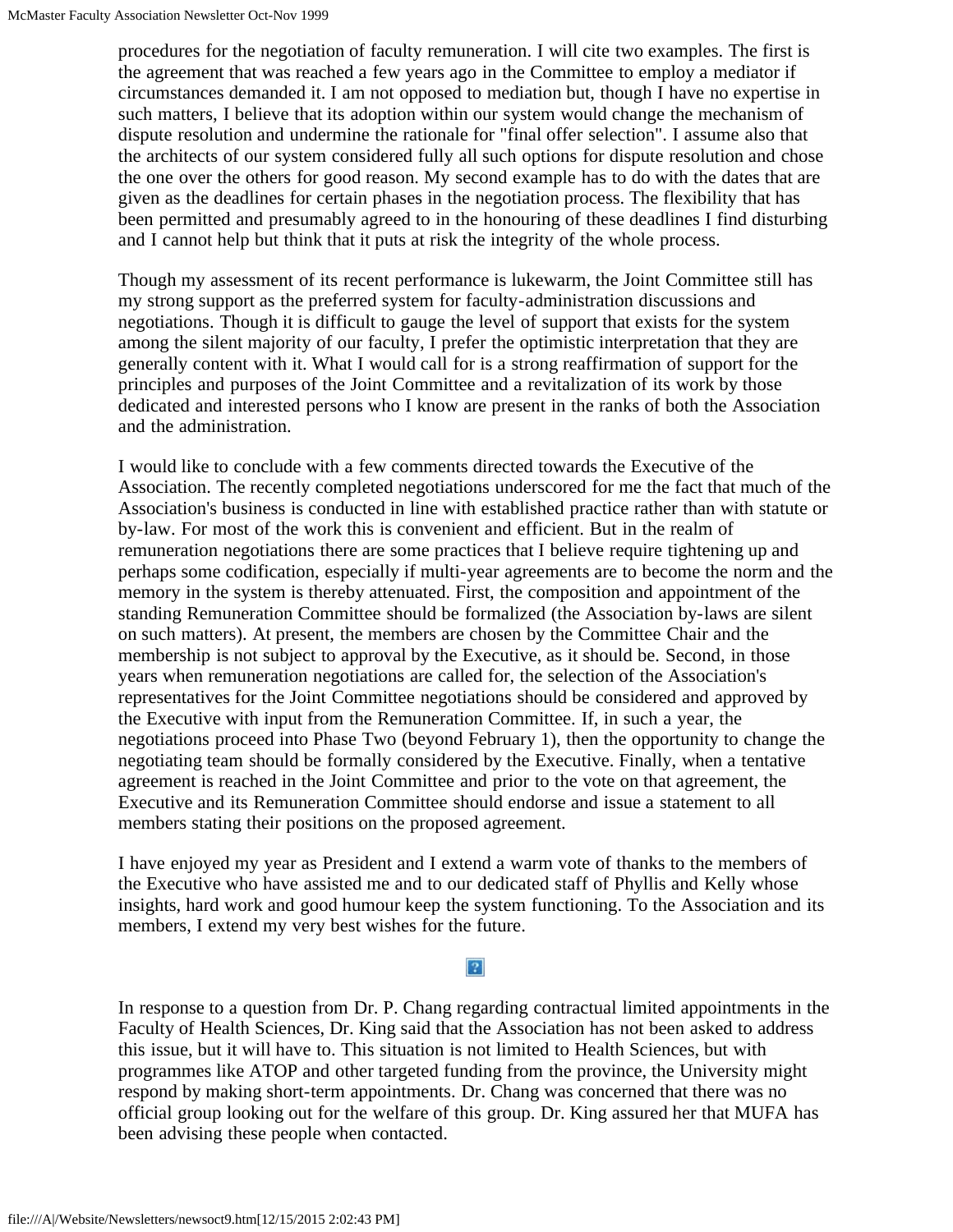Dr. S. Miller referred to Dr. King's comments regarding the lack of discussion between MUFA and the administration concerning issues broader than remuneration and asked how that situation could be improved. Dr. King replied that it will take a joint commitment on both sides to table important issues such as the double cohort and faculty complement.

Drs. D. Hitchcock and W. Lewchuk agreed with the points Dr. King made regarding MUFA's framework for negotiations.

#### **MOTION: that the MUFA Executive strike a committee to investigate reforms re remuneration which were highlighted in Dr. King's report.**

#### **W. Lewchuk/B. Lynn Carried**

 $|2|$ 

With regard to Dr. S. Birch's concerns regarding CAWAR appointments in the Faculty of Health Sciences, Dr. King explained that there have been two grievances brought by Health Sciences faculty that reached the final stage of the Faculty General Grievance Procedure. Although neither grievance was upheld, the tribunal in both instances charged the Faculty of Health Sciences and the University to address issues of concern. Whether the Faculty addresses those issues remains to be seen. MUFA was

involved in the "resolution" of the CAWAR issue a few years ago, but that resolution appears to have some loose ends which require attention. In general, the question of what happens to people when their funding disappears remains.

#### **8. Other Business**

*Words of Appreciation*. On behalf of the MUFA Executive and membership, John Platt thanked Les King for his strong leadership this past year. He added, that Dr. King "brought a depth and a breadth of experience and knowledge in matters important to the Association and its membership that I can only envy." Dr. Platt urged Dr. King not to polish up the golf clubs yet as the Association would continue to draw on his expertise and counsel. Members joined Dr. Platt in giving Dr. King a round of applause.

There being no further business, the meeting was adjourned at 12:05 p.m.

 $|2\rangle$ 

## David E. Cook Reference Services Manager Mills Library

#### Library staff were saddened to learn of the death of Dave Cook on November 1st after a brief illness.

Dave first came to the library as an intern in 1973 and was hired full-time as a librarian in the Documents Department on May 19, 1975. He became Government Documents Librarian, in charge of the department, in September 1977. Following the reorganization of Reference Services, Dave applied for and was transferred to the newly created position of Reference Services Manager in May 1995. Dave will be remembered fondly by library staff for the encouragement and support he offered to those who sought his advice, and for his inimitable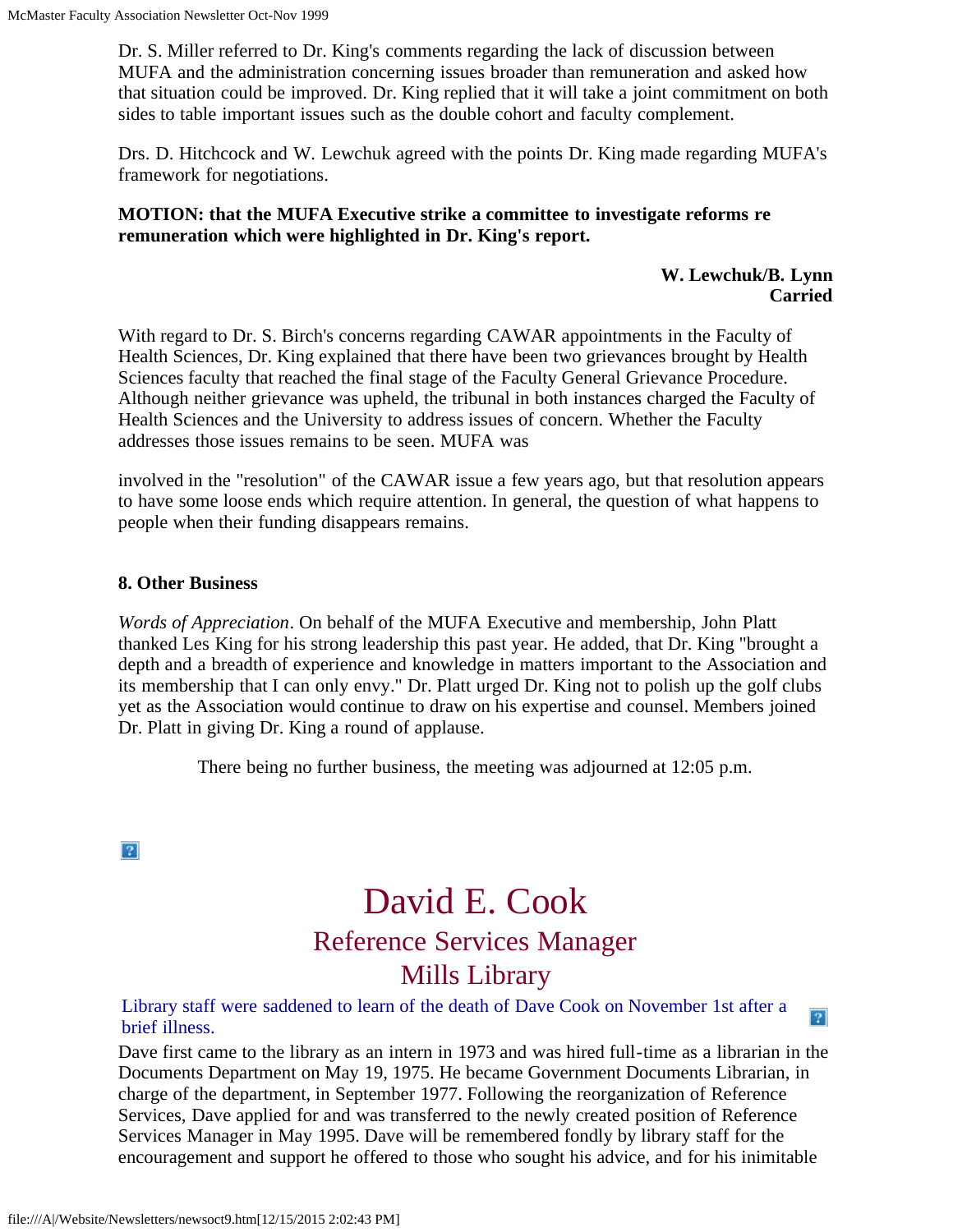sense of humour.

A memorial service will take place Tuesday, December 7, 1999 at 2:00 p.m. at the Divinity College Chapel

## Have We Saved McMaster's Historic Core?

The family of five original buildings, Wallingford Hall, the Refectory, Hamilton Hall, University Hall, and Edwards Hall, along with Alumni Memorial Hall and the park-like green space in which these buildings are set, are now known as the McMaster's Historic Core. That came about through the work of the Local Architectural Conservation Advisory Committee about which I will say a little more later. The Historic Core is a small area, less than 5% of the central campus. It is well used by faculty, students, alumni, and visitors. It is greatly cherished by many.

The integrity of the core was threatened in the spring of 1998 when the sites being considered for a new University Centre were narrowed to just two: so-called site C, which entailed the destruction of Alumni Memorial Hall, and site A/C, which would have disfigured Hamilton Hall, crowded up against University Hall and Alumni Memorial Hall, and invaded the green space surrounding these buildings. The University community was asked to express its preferences on just these two options.

In no uncertain terms, many alumni, faculty both current and retired, and citizens, protested against both sites. Although the MSU favoured site C, many students wrote and spoke eloquently in favour of preserving this area of the campus. Protesters felt strongly that not only Alumni Memorial Hall, but the entire area that has come to be known as the Historic Core should be preserved now and for generations to come for the benefit of all who study, work, or visit this campus. In early March, Peter George in response to the wave of opposition, recommended to the Planning and Building Committee of the Board of Governors the sparing of Alumni Memorial Hall and the consideration of a new site east of Gilmour Hall, entirely outside of the historic core. As it turns out, that is where the University Centre will now be built.

The Local Architectural Conservation Advisory Committee is a citizens' group which can recommend to Hamilton's Planning and Development Committee the designation of a property as one of historic and architectural value under the Ontario Heritage Act. Designation enforces a delay of 270 days in obtaining a permit to demolish a building but does not prevent its eventual demolition. In the case of our Historic Core, designation would also require the University to obtain a permit to alter certain features of the designated buildings or to build a new structure in the designated green spaces. Obtaining a permit for these purposes would require consultation with the Local Architectural Conservation Advisory Committee (LACAC).

Acting on a recommendation from LACAC to designate McMaster's historic core, the City's Planning and Development Committee held hearings towards the end of March on a motion to designate the six buildings and the surrounding green space as a property of historical and architectural value under the Ontario Heritage Act. Written and oral briefs in support of designation were supported by McMaster people and other citizens, many of whom had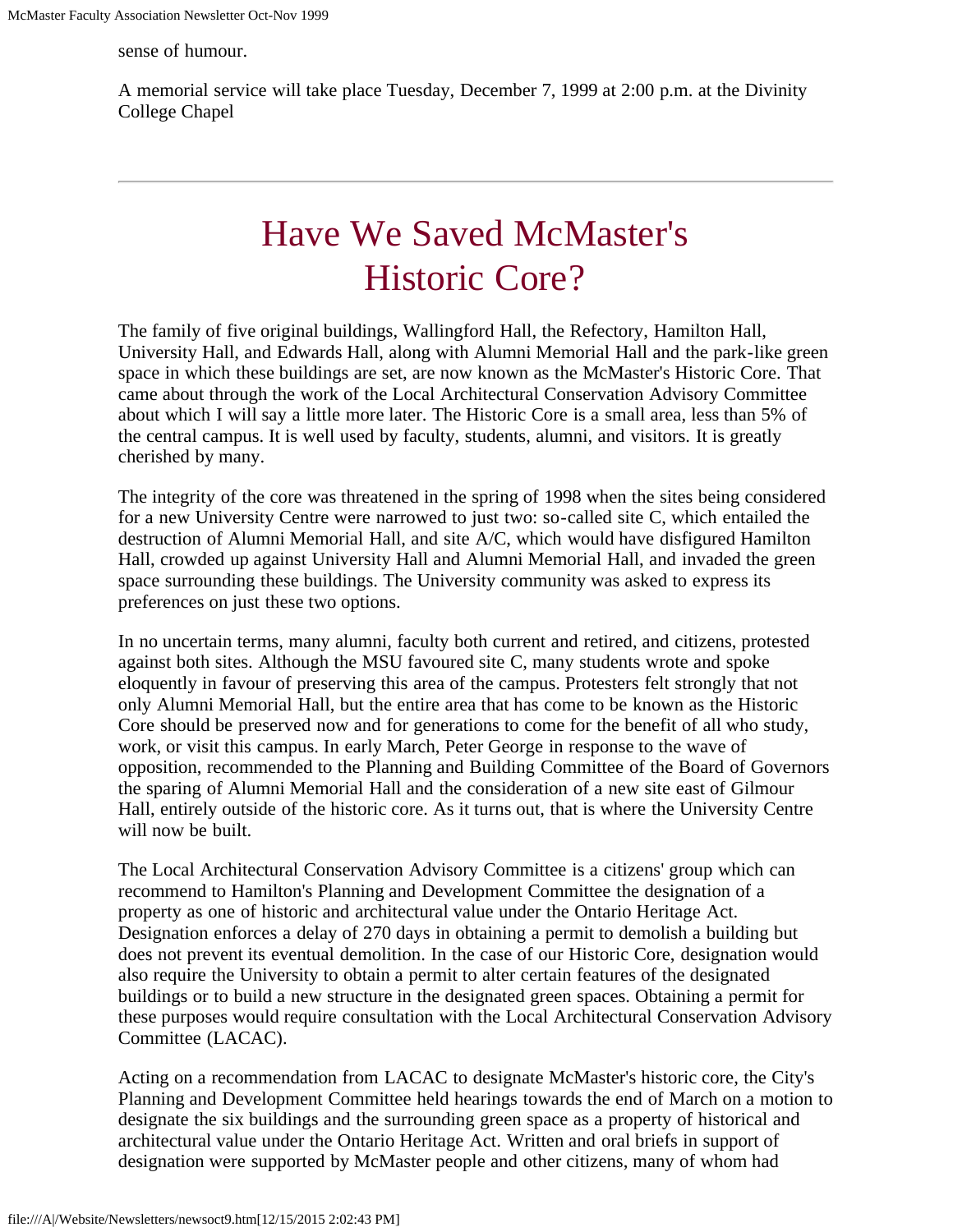previously protested siting the new University Centre in this area. Designation was opposed by Peter George and Sandy Darling. In the end, the Planning and Development Committee voted unanimously for designation. Subsequently, the City Council also voted strongly in favour of designation. It would, after all, be hard to argue that the Historic Core is not a property of architectural and historic value.

So, the Historic Core is now well protected. Or is it?

The University filed, within the 30-day period allowed, an official objection. This would normally lead to a hearing by the Conservation Review Board. But some months ago, with Sandy Darling's urging and the Mayor's support, a three-person committee from McMaster was formed to meet with some staff members of City's Planning and Development Committee. The purpose of these discussions was to arrive at a new agreement on just what the University would be allowed to do within the historic core. The University's representatives are Marvin Ryder (Ass't VP, Information Services and Technology), Brian McCarry (Chair, Chemistry), and Catherine Miller (Director, Housing Services). To date there have been two meetings of this group. Mr. Ryder was good enough to answer my questions about the purposes of this effort.

Although one purpose is to clarify exactly what kinds of changes are permitted under the terms of the present designation, it is clear that a lot more is at issue. The University representatives would like to "start with a blank piece of paper" and develop a new "understanding". They have begun exploring the possibility that Alumni Memorial Hall, the Refectory, and the surrounding green space could be exempted from designation. Also being explored is the possibility that the University would volunteer designation of green space in the centre mall in return for a relaxation of constraints in the historic core.

Should these discussions reach some agreement, it is not clear what procedure would then be followed to change the terms of the present designation. Perhaps an agreement on new terms would preempt a Conservation Review Board Hearing and would lead to a reformulated designation to be voted on by the City's Planning and Development Committee and the City Council.

I believe that the concerned citizens and the University community should be kept informed of a move by the administration to alter substantially the terms of the present designation. Surely ample time and opportunity to respond to a new proposal before it is submitted to the City should be provided.

I further believe that many McMaster people will feel strongly, as I do, that the designation of the Historic Core is for the common good. It gives a measure of protection for a part of our campus that is cherished. Once degraded it will never be restored. It offers some long term protection for the Historic Core that might avoid a divisive engagement on this campus of the kind we have suffered through so recently.

If you have concerns about these developments may I suggest that you communicate them to our President, Peter George.

> *Herb Jenkins Emeritus Professor*

# **Attention Retirees!**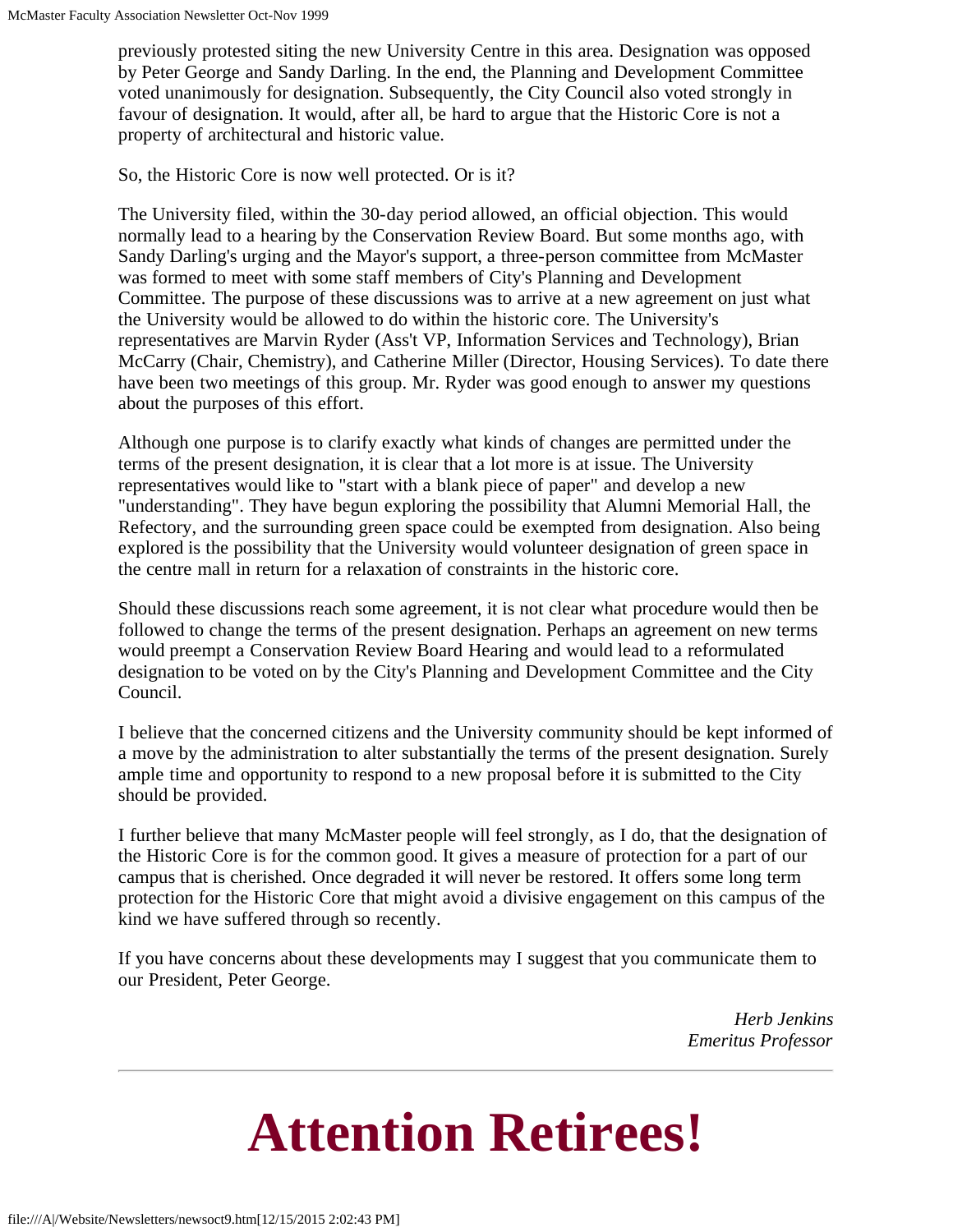If you are male and attended the Retirees' luncheon on Wednesday, November 3, could you please check the coat that you wore on that day. One of our guests returned home to discover that he was wearing the wrong raincoat. If you find a brown, London Fog raincoat, size 42 long, but should have a brown, Aquascutum raincoat, 42-44 long, please give us a call (525-9140, ext. 24682) and we'll try to return these coats to their rightful closets.

## **alaries Increase in November**

If you are a MUFA librarian or a faculty member on the Career Progress/Merit Scheme, you should have noticed a difference in your November paycheque.

Effective October 16, 1999, MUFA librarians received an across-the-board increase of 1.25% of their June 15, 1999 base salaries. (This increase will not apply to salaries administered beyond the maximum of the salary range.)

Faculty on the CP/M Scheme received an across-the-board increase of 1.25% of their June 30, 1999 salaries on November 1, 1999.

# **Welcome New & Returning MUFA Members**

| John Andrew         | Geography & Geology                             |
|---------------------|-------------------------------------------------|
| <b>Aaron Childs</b> | Mathematics & Statistics                        |
| Juliet M. Daniel    | <b>Biology</b>                                  |
| David Earn          | Mathematics & Statistics                        |
| William Farmer      | Computing & Software                            |
| Alan Flint          | Art, Drama & Music                              |
| Martin Gibala       | Kinesiology                                     |
| Megan Hobson        | Art, Drama & Music                              |
| Diana R. Ingram     | Psychiatry & Behavioural Neuro.                 |
|                     | Mohammed Karmali Pathology & Molecular Medicine |
| Ridha Khedri        | Computing & Software                            |
|                     | Stavros Kolliopoulos Computing & Software       |
| Yingfu Li           | Biochemistry                                    |
| Kevin Orr           | Art, Drama & Music                              |
| Mehdi Parvini       | Civil Engineering                               |
| Sandra Preston      | Social Work                                     |
| K. Paul Rome        | Engineering & Mgt Programme                     |
| <b>Wendy Russel</b> | l Anthropology                                  |
| Donna Sergeant      | Nursing                                         |
| <b>Tracy Swan</b>   | Social Work                                     |
|                     |                                                 |